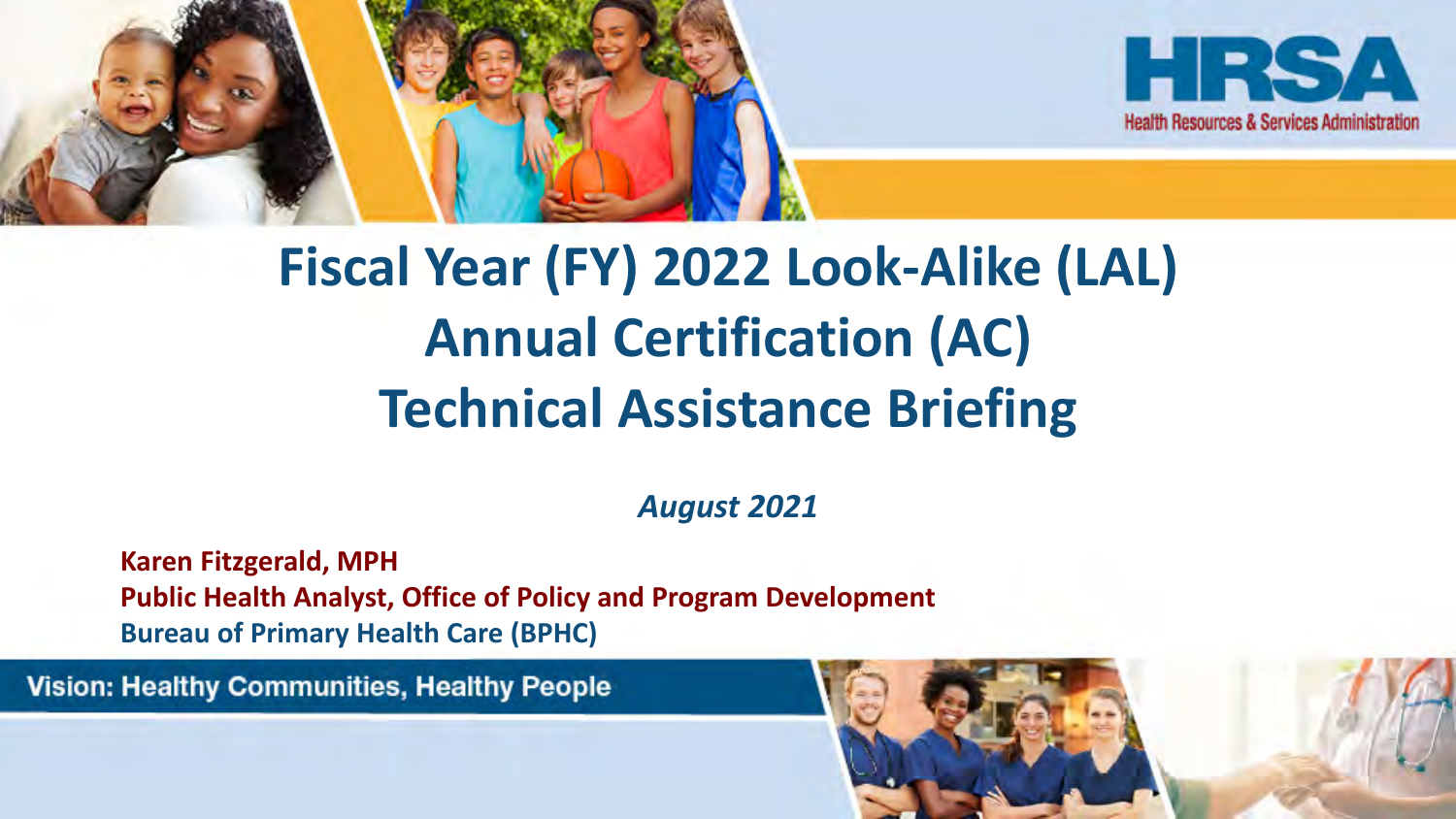# **Look-Alike AC Technical Assistance Briefing**

**AGENT ACCESS AND ACCESS AND ACCESS AND ACCESS AND ACCESS AND ACCESS AND ACCESS AND ACCESS AND ACCESS AND ACCESS AND ACCESS AND ACCESS AND ACCESS AND ACCESS AND ACCESS AND ACCESS AND ACCESS AND ACCESS AND ACCESS AND ACCESS** 



- Summary of Changes
- Access and Deadline Dates
- Submission Components
- **Project Narrative Update**
- Resources and Contacts
- **Reminders**

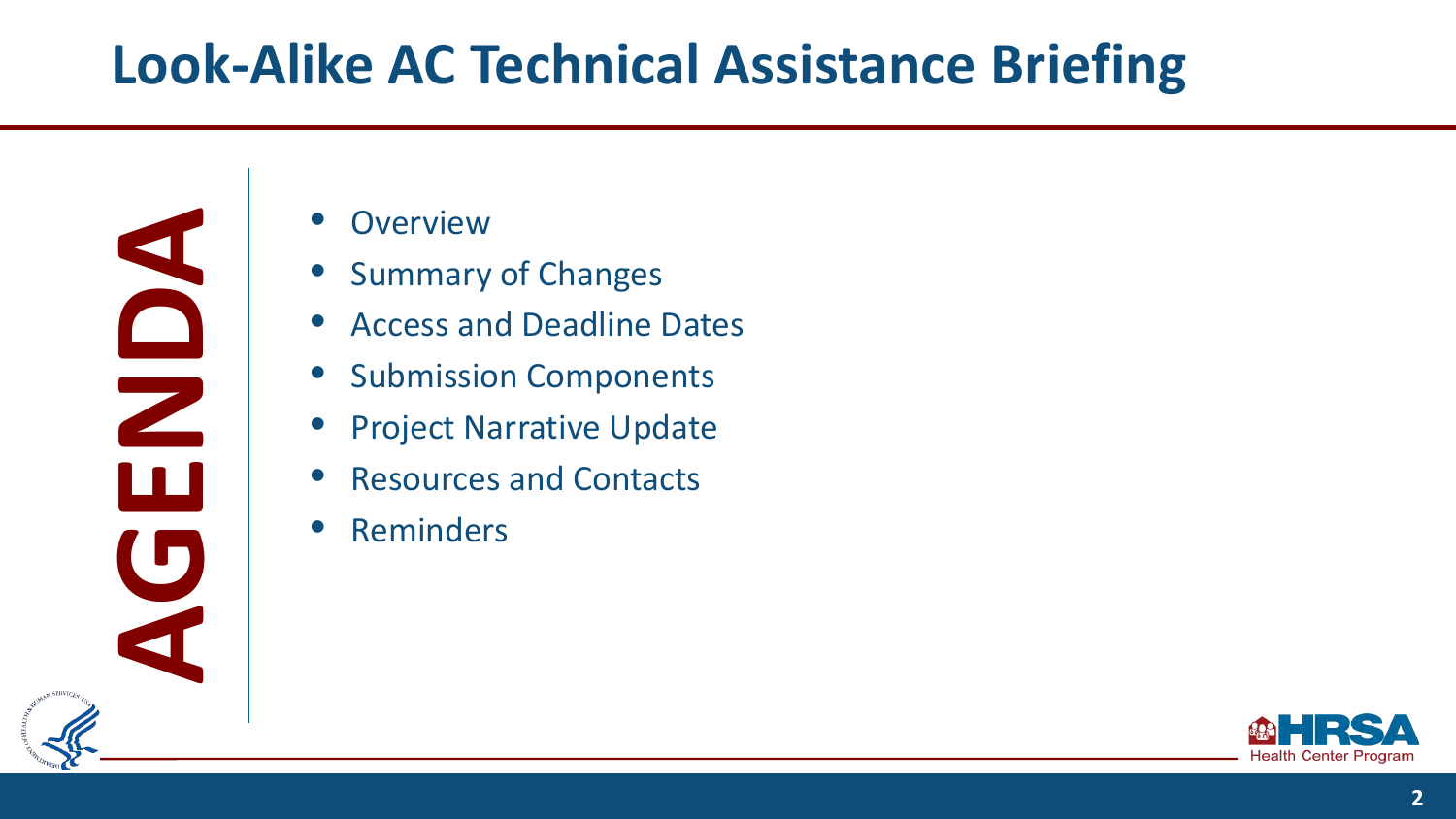

- Provides an update on the progress of Health Center Program look-alike (LAL) designees
- Streamlined submission that should include COVID-19 updates
- Submit electronically in the HRSA Electronic Handbooks (EHBs)
- Instructions and EHBs User Guide available on AC technical assistance webpage at<http://bphc.hrsa.gov/programopportunities/lookalike/AC/index.html>



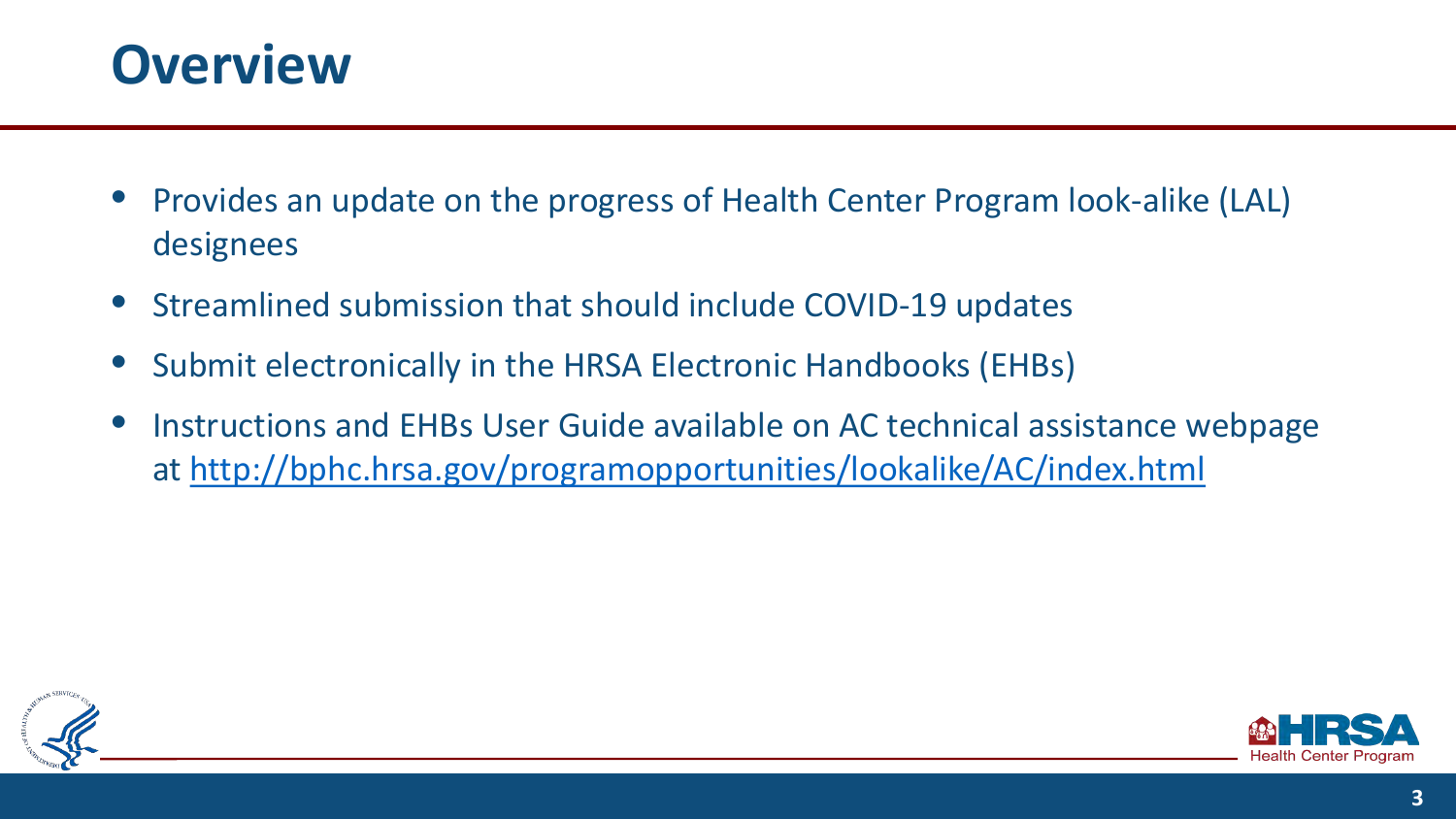# **AC Summary of Changes**

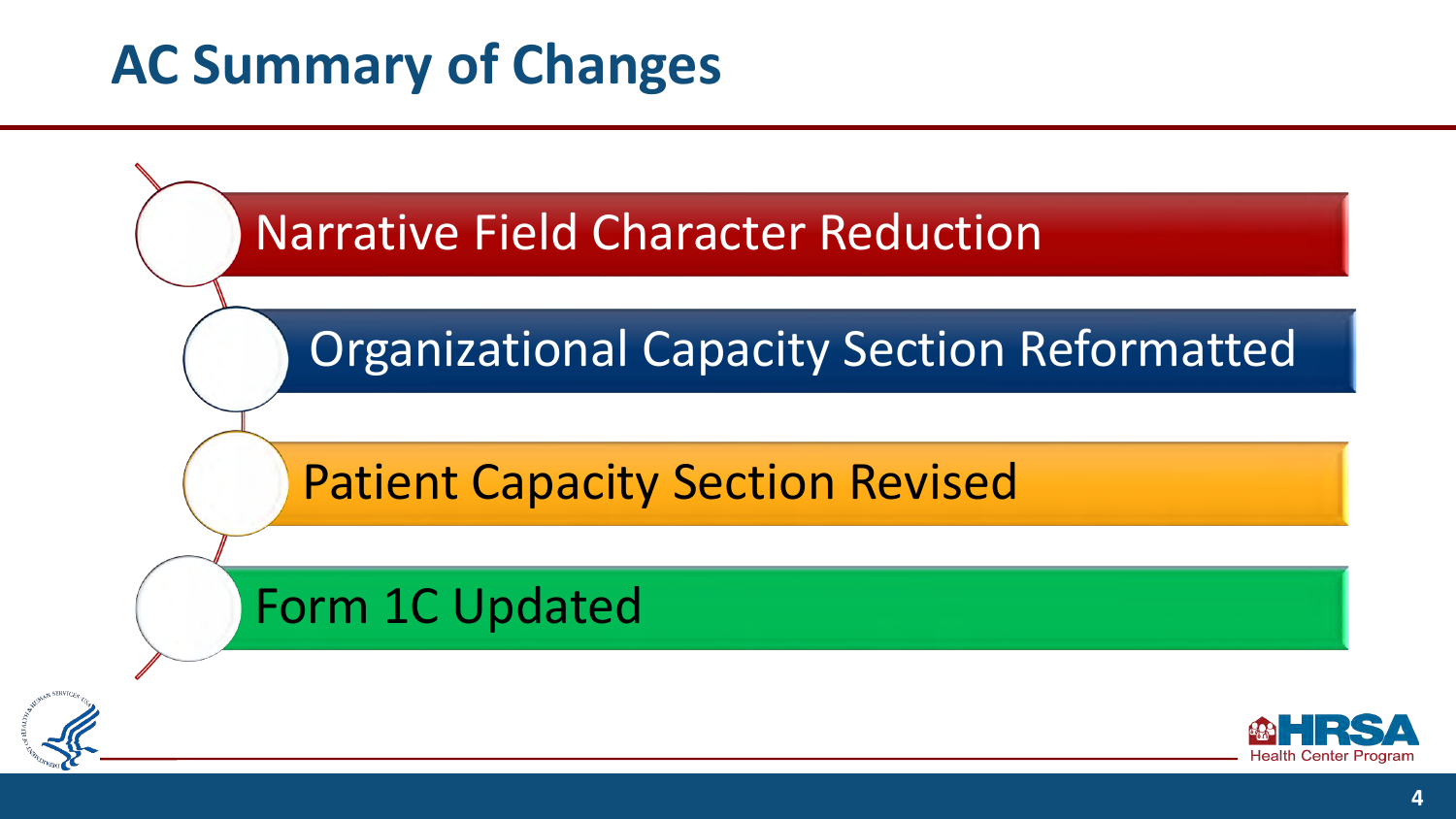# **Access and Deadline Dates**

| <b>Certification Period</b><br><b>Start Date</b> | <b>HRSA EHBs Access</b> | <b>HRSA EHBs Deadline</b><br>$(5:00$ PM ET) |
|--------------------------------------------------|-------------------------|---------------------------------------------|
| <b>January 1, 2022</b>                           | <b>August 3, 2021</b>   | <b>October 2, 2021</b>                      |
| <b>February 1, 2022</b>                          | September 3, 2021       | <b>November 2, 2021</b>                     |
| <b>March 1, 2022</b>                             | <b>October 1, 2021</b>  | <b>November 30, 2021</b>                    |
| <b>April 1, 2022</b>                             | <b>November 1, 2021</b> | <b>December 31, 2021</b>                    |
| May 1, 2022                                      | <b>December 1, 2021</b> | <b>January 30, 2022</b>                     |
| June 1, 2022                                     | <b>January 1, 2022</b>  | <b>March 2, 2022</b>                        |



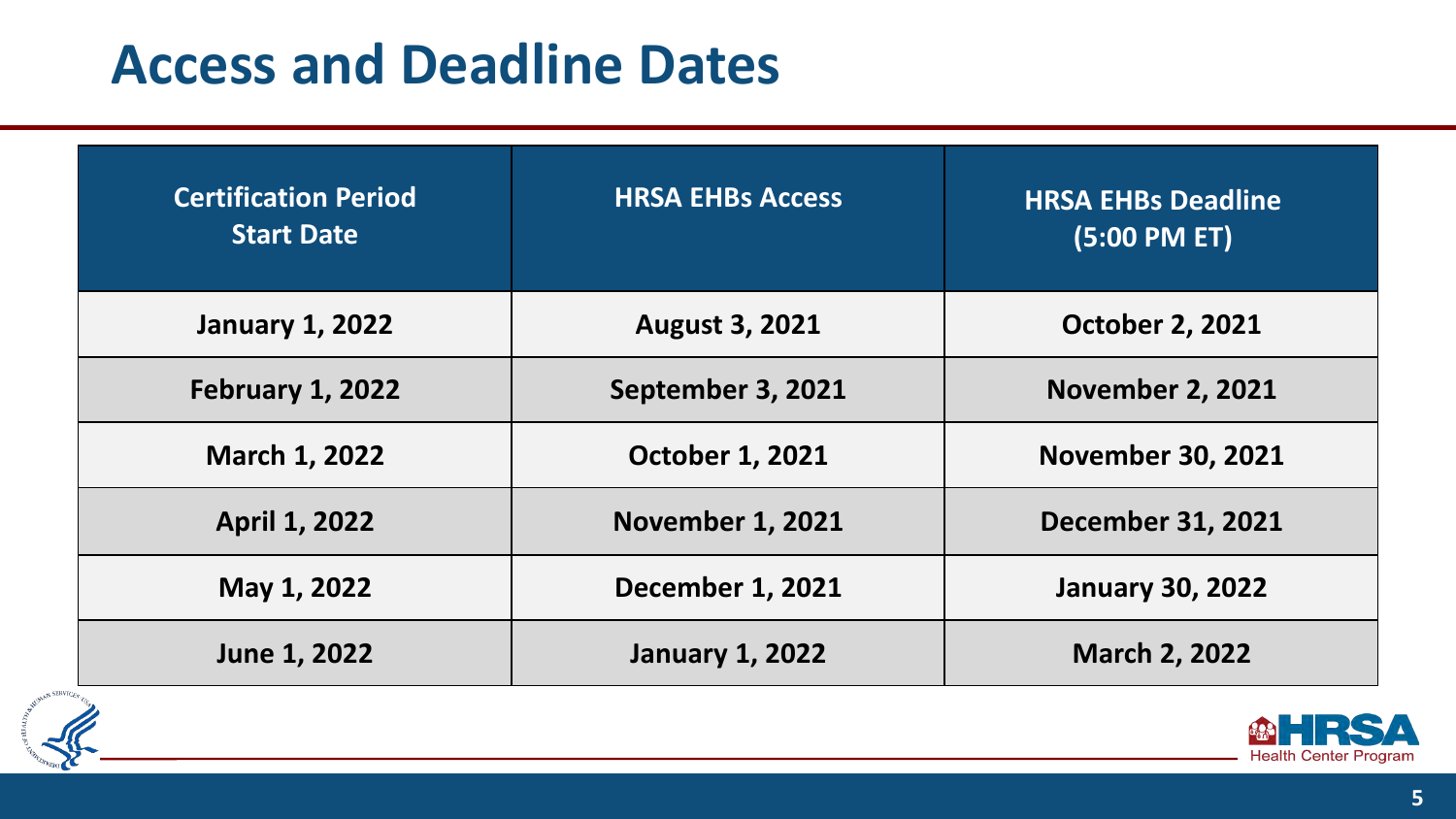# **Submission Components**

#### **Form**

- **Cover Page**
- **Form 1C: Documents on File**
- **Form 3: Income Analysis**
- **Form 3A: Look-Alike Budget Information**
- **Project Narrative Update**

#### **Document**

• **Budget Narrative**

### **Fixed**

• **Forms 5A, 5B, 5C**



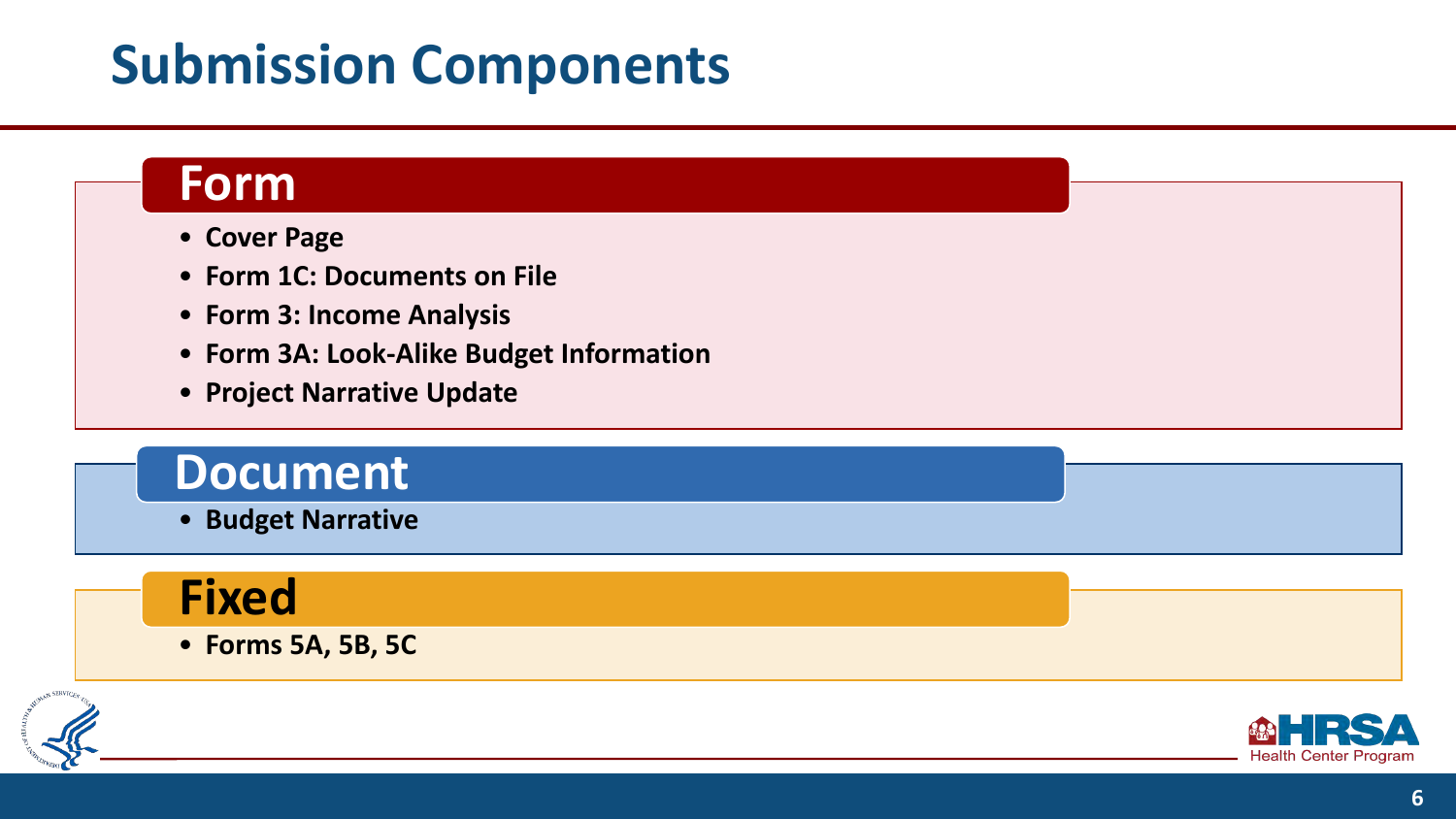### **Program Specific Forms:**

#### **Form 1C: Documents on File**

| DEPARTMENT OF HEALTH AND HUMAN<br><b>SERVICES</b>                                                                                                                                    | FOR HRSA USE ONLY                                                            |  |                                |                                       |  |  |
|--------------------------------------------------------------------------------------------------------------------------------------------------------------------------------------|------------------------------------------------------------------------------|--|--------------------------------|---------------------------------------|--|--|
| <b>Health Resources and Services</b><br>Administration                                                                                                                               | <b>LAL Number</b>                                                            |  |                                | <b>Application Tracking</b><br>Number |  |  |
| FORM 1C: DOCUMENTS ON FILE                                                                                                                                                           |                                                                              |  |                                |                                       |  |  |
| Coverage for Medical Entergencies During and After Hours<br>operating procedures                                                                                                     |                                                                              |  |                                |                                       |  |  |
| Continuity of Care/Hospital Admitting operating procedures.                                                                                                                          |                                                                              |  |                                |                                       |  |  |
| Sliding Fee Discount Program policies, operating procedures, and<br>sliding fee schedule.                                                                                            |                                                                              |  |                                |                                       |  |  |
| Quality Improvement/Assurance Program policies and operating<br>procedures that address clinical services and management.<br>patient safety, and canfidentiality of patient records. |                                                                              |  |                                |                                       |  |  |
| <b>GOVARDANCE</b>                                                                                                                                                                    | <b>Date of Last</b><br><b>Review/Revision</b><br>(maximum 100<br>charactersi |  | <b>Not Applicable</b><br>(N/A) |                                       |  |  |
| Governing Board Bylaws.                                                                                                                                                              |                                                                              |  |                                |                                       |  |  |
| Co-Applicant Agreement (Only applicable to public entity bealth<br>centers; otherwise, indicate as N/A.)                                                                             |                                                                              |  |                                |                                       |  |  |
| Evidence of Nonprofit or Public Center Status                                                                                                                                        |                                                                              |  |                                |                                       |  |  |



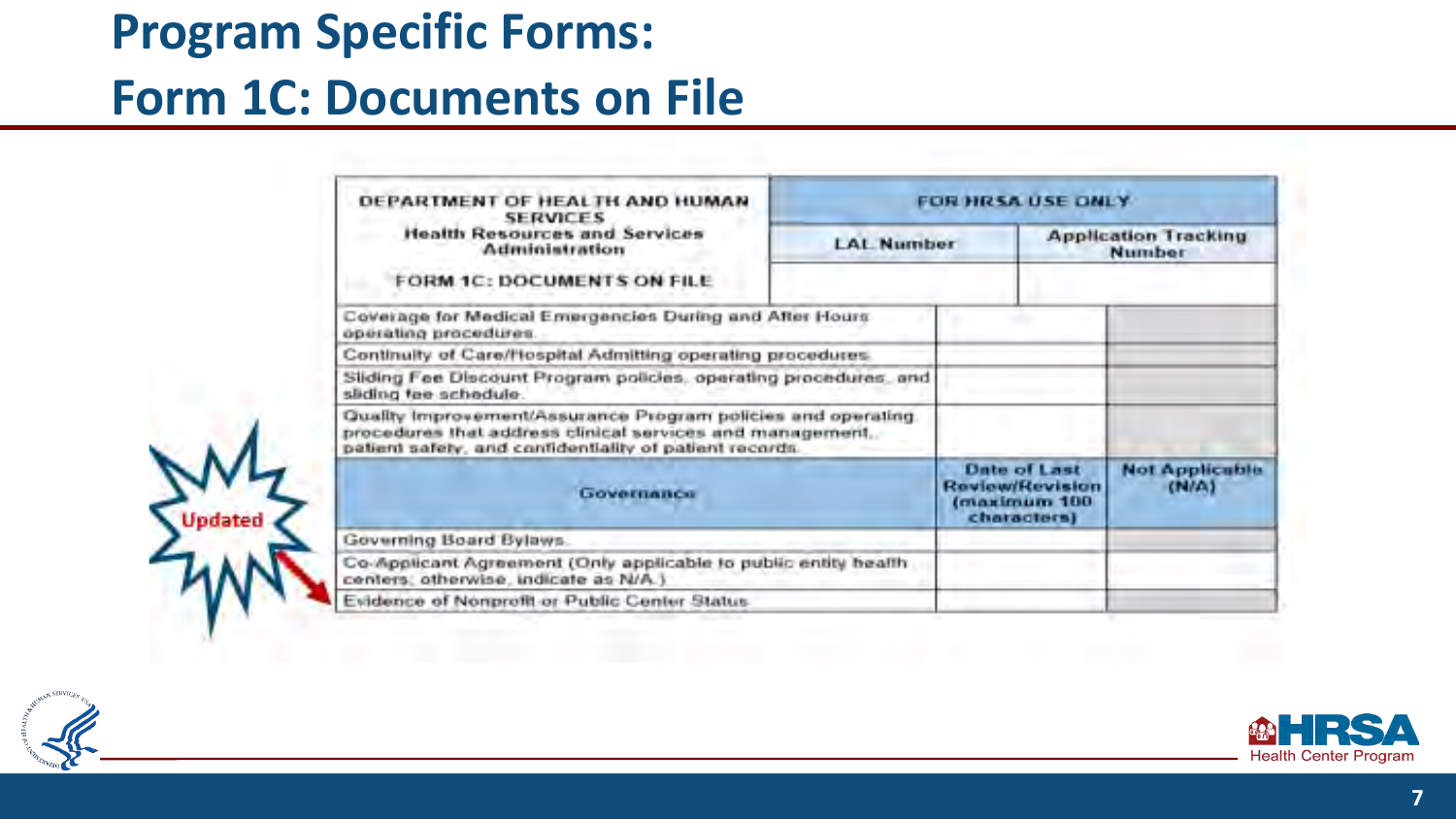# **Program Specific Forms:**

### **Form 3: Income Analysis**

- Provides a breakdown of projected income for the upcoming one-year certification period
- Detailed instructions are included in Appendix A of the AC instructions

|                                                                                                                                                                                                                                       | DEPARTMENT OF HEALTH AND HUMAN SERVICES                                                                      | <b>FOR HRSA USE ONLY</b>                                                              |                                |     |                                                    |                                |                                |  |
|---------------------------------------------------------------------------------------------------------------------------------------------------------------------------------------------------------------------------------------|--------------------------------------------------------------------------------------------------------------|---------------------------------------------------------------------------------------|--------------------------------|-----|----------------------------------------------------|--------------------------------|--------------------------------|--|
|                                                                                                                                                                                                                                       |                                                                                                              | <b>Health Resources and Services Administration</b><br><b>FORM 3: INCOME ANALYSIS</b> | <b>LAL Number</b>              |     | Application<br><b>Tracking Number</b>              |                                |                                |  |
| Note: The value in the Projected Income (d) column should equal the value in the Billable Visits (b) column multiplied<br>by the value in the Income per Visit (c) column. If not, explain in the Comments/Explanatory Notes section. |                                                                                                              |                                                                                       |                                |     |                                                    |                                |                                |  |
|                                                                                                                                                                                                                                       |                                                                                                              | Part 1: Patient Service Revenue - Program Income                                      |                                |     |                                                    |                                |                                |  |
|                                                                                                                                                                                                                                       | Patients by<br>Primary<br><b>Billable Visits</b><br><b>Payer Category</b><br>Medical<br>(b)<br>Insurance (a) |                                                                                       |                                |     | Income per Visit<br>Projected<br>Income (d)<br>(c) |                                | <b>Prior FY Income</b><br>(e)  |  |
| 1.                                                                                                                                                                                                                                    | Medicaid                                                                                                     |                                                                                       |                                |     |                                                    |                                |                                |  |
| $\mathcal{P}$                                                                                                                                                                                                                         | Medicare                                                                                                     |                                                                                       |                                |     |                                                    |                                |                                |  |
| З                                                                                                                                                                                                                                     | Other Public                                                                                                 |                                                                                       |                                |     |                                                    |                                |                                |  |
| 4                                                                                                                                                                                                                                     | Private                                                                                                      |                                                                                       |                                |     |                                                    |                                |                                |  |
| 5.                                                                                                                                                                                                                                    | Self Pay                                                                                                     |                                                                                       |                                |     |                                                    |                                |                                |  |
| 6.                                                                                                                                                                                                                                    | <b>Total (Lines</b><br>$1-5)$                                                                                | will auto-<br>calculate in<br><b>EHBs</b>                                             | will auto-calculate<br>in EHBs | N/A |                                                    | will auto-calculate<br>in EHBs | will auto-calculate<br>in EHBs |  |
| Part 2: Other Income - Other Federal, State, Local, and Other Income                                                                                                                                                                  |                                                                                                              |                                                                                       |                                |     |                                                    |                                |                                |  |
| $\mathbf{7}$                                                                                                                                                                                                                          | <b>Other Federal</b>                                                                                         | N/A                                                                                   | N/A                            | N/A |                                                    |                                |                                |  |
| 8.                                                                                                                                                                                                                                    | State<br>Government                                                                                          | N/A                                                                                   | N/A                            | N/A |                                                    |                                |                                |  |

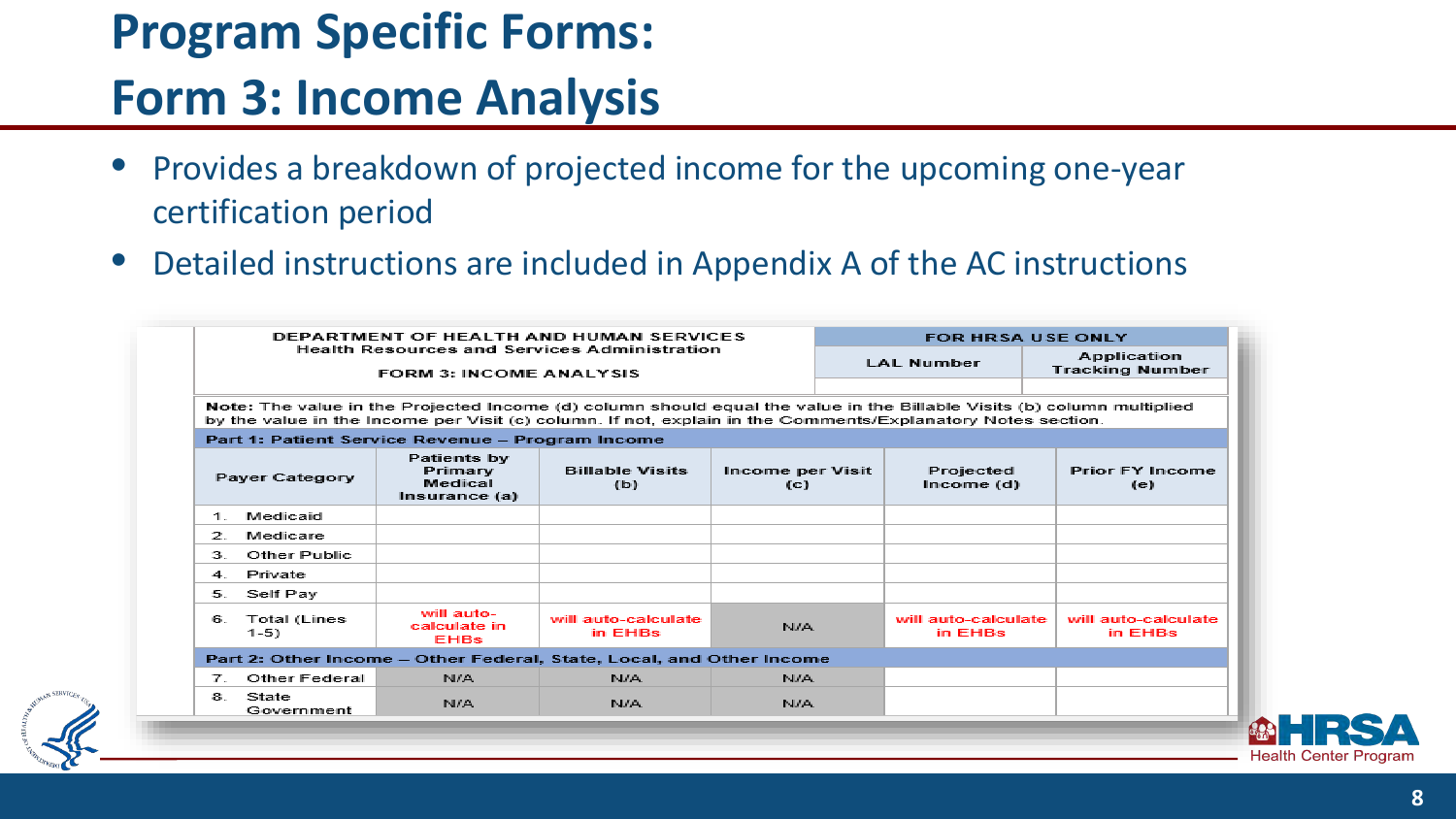# **Program Specific Forms: Form 3A: Look-Alike Budget Information**

- The only attachment for the AC submission
- Provides a breakdown of all projected costs for the upcoming one-year certification period
- Should align with the amounts listed in Form 3A: Look-Alike Budget Information
- A sample is available on the AC technical assistance webpage

| Note: The program income total on this form must match the program income total on Form 3.<br><b>Migrant Health</b><br>Community<br><b>Health Centers</b><br><b>Centers</b><br>$(CHC - 330(e))$<br>$(MHC - 330(g))$<br><b>Expenses</b><br>Personnel<br><b>Fringe Benefits</b><br>Travel<br>Equipment<br>Supplies<br>Contractual<br>Construction<br>Other<br><b>Total Direct Charges</b><br>(sum of a through h)<br>will auto-calculate in EHB.<br><b>Indirect Charges</b> |                                                            | <b>LAL Number</b> |                                                                 | <b>FOR HRSA USE ONLY</b><br><b>Application</b><br><b>Tracking Number</b> |  |
|---------------------------------------------------------------------------------------------------------------------------------------------------------------------------------------------------------------------------------------------------------------------------------------------------------------------------------------------------------------------------------------------------------------------------------------------------------------------------|------------------------------------------------------------|-------------------|-----------------------------------------------------------------|--------------------------------------------------------------------------|--|
| <b>Budget Category</b>                                                                                                                                                                                                                                                                                                                                                                                                                                                    |                                                            |                   |                                                                 |                                                                          |  |
| 1.<br>9.<br>b.                                                                                                                                                                                                                                                                                                                                                                                                                                                            | <b>Health Care for</b><br>the Homeless<br>$(HCH - 330(h))$ |                   | <b>Public Housing</b><br><b>Primary Care</b><br>(PHPC - 330(i)) |                                                                          |  |
|                                                                                                                                                                                                                                                                                                                                                                                                                                                                           |                                                            |                   |                                                                 |                                                                          |  |
|                                                                                                                                                                                                                                                                                                                                                                                                                                                                           |                                                            |                   |                                                                 |                                                                          |  |
| Ò.                                                                                                                                                                                                                                                                                                                                                                                                                                                                        |                                                            |                   |                                                                 |                                                                          |  |
| d.<br>е.<br>f.<br>д.<br>h.<br>ĩ.<br>j.                                                                                                                                                                                                                                                                                                                                                                                                                                    |                                                            |                   |                                                                 |                                                                          |  |
|                                                                                                                                                                                                                                                                                                                                                                                                                                                                           |                                                            |                   |                                                                 |                                                                          |  |
|                                                                                                                                                                                                                                                                                                                                                                                                                                                                           |                                                            |                   |                                                                 |                                                                          |  |
|                                                                                                                                                                                                                                                                                                                                                                                                                                                                           |                                                            |                   |                                                                 |                                                                          |  |
|                                                                                                                                                                                                                                                                                                                                                                                                                                                                           |                                                            |                   |                                                                 |                                                                          |  |
|                                                                                                                                                                                                                                                                                                                                                                                                                                                                           |                                                            |                   |                                                                 |                                                                          |  |
|                                                                                                                                                                                                                                                                                                                                                                                                                                                                           |                                                            |                   |                                                                 |                                                                          |  |
|                                                                                                                                                                                                                                                                                                                                                                                                                                                                           |                                                            |                   |                                                                 |                                                                          |  |
| <b>Total Expenses</b><br>k.<br>(sum of i and j)<br>will auto-calculate in EHB                                                                                                                                                                                                                                                                                                                                                                                             |                                                            |                   |                                                                 |                                                                          |  |



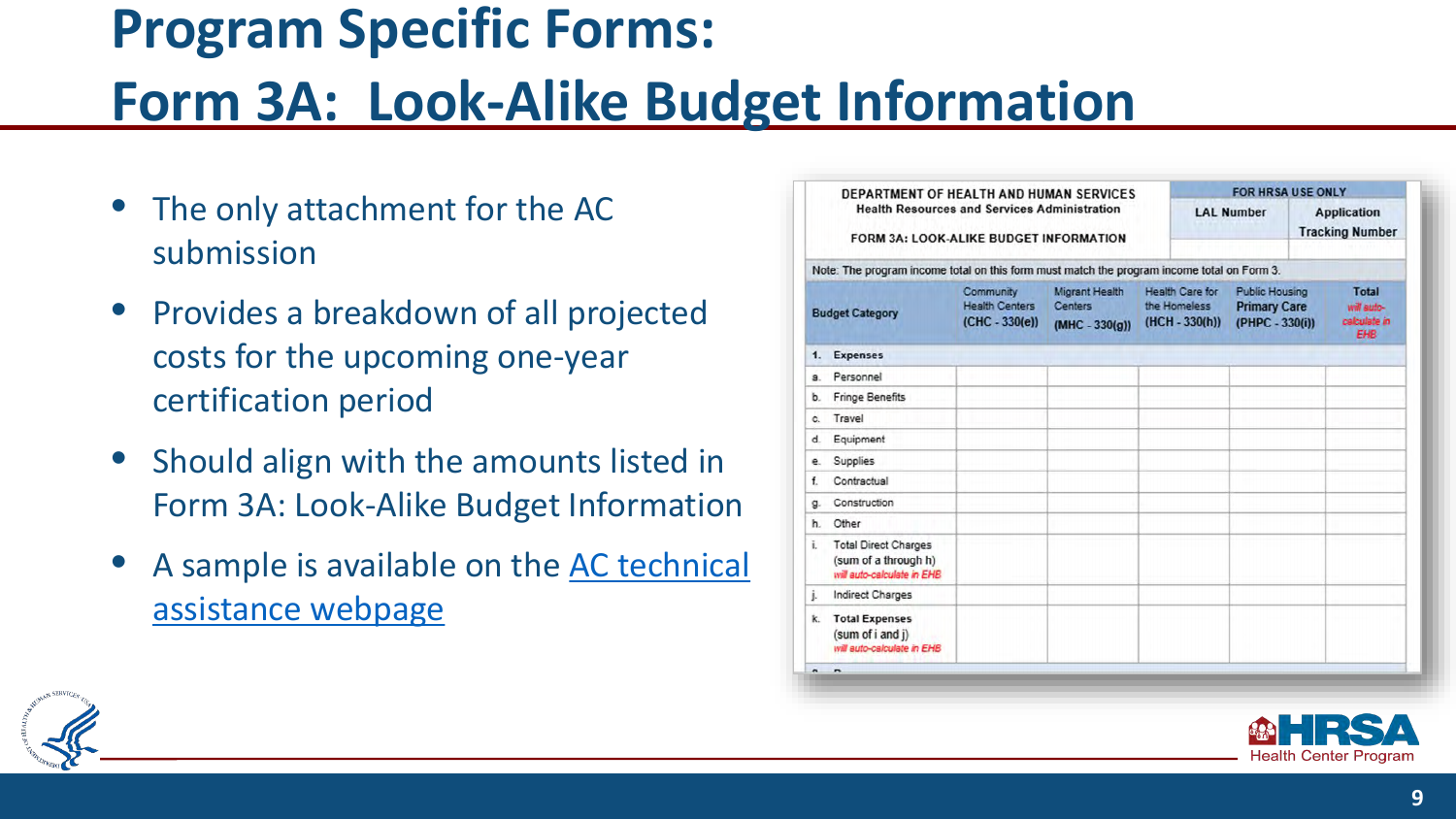# **Program Specific Forms: Forms 5A, 5B, and 5C**

- Pre-populated from your approved scope of project
- Forms are locked and cannot be changed in the AC submission
- Included to serve as a reference during completion of the Project Narrative Update



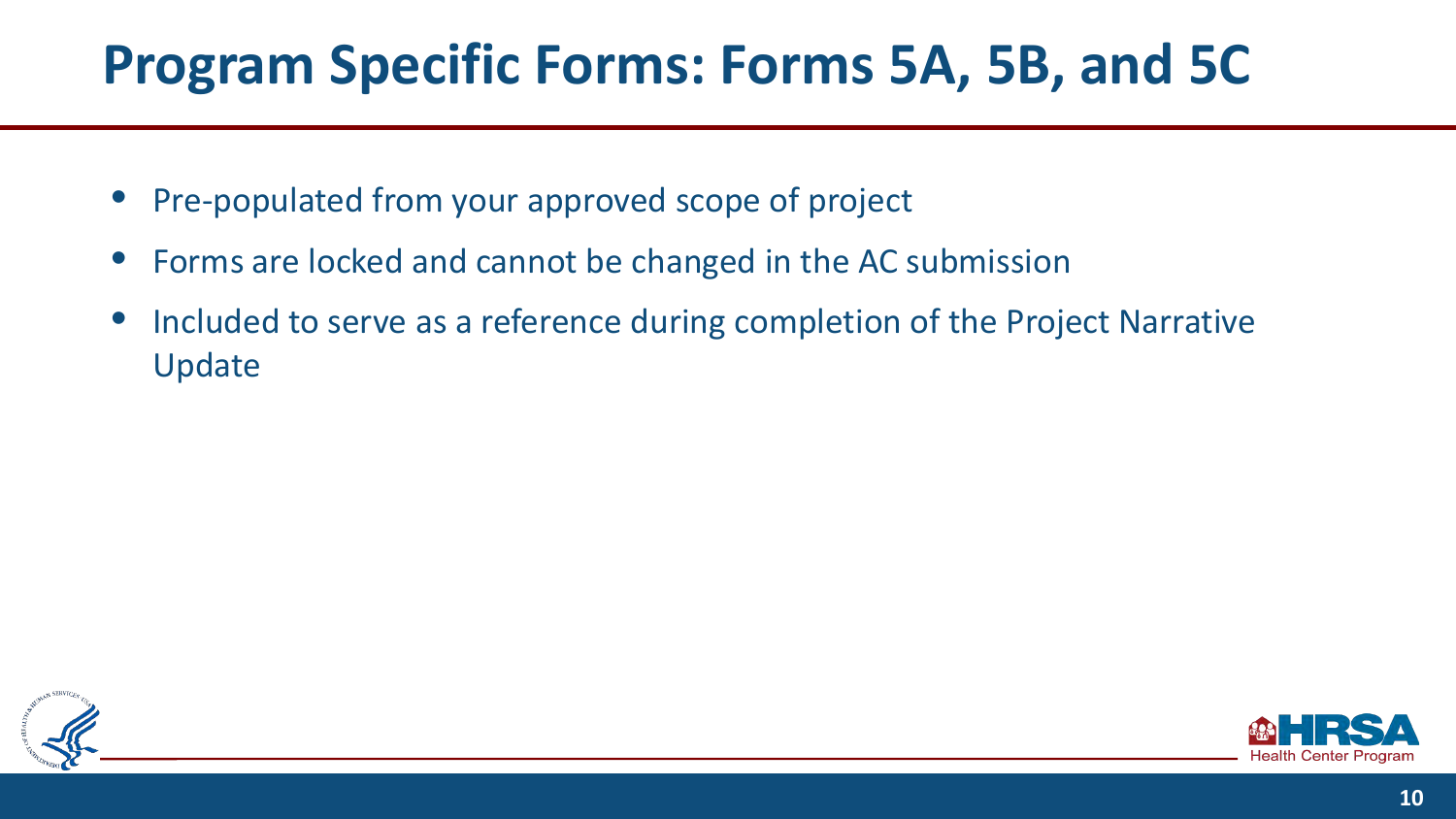## **Project Narrative Update**





# Patient Capacity



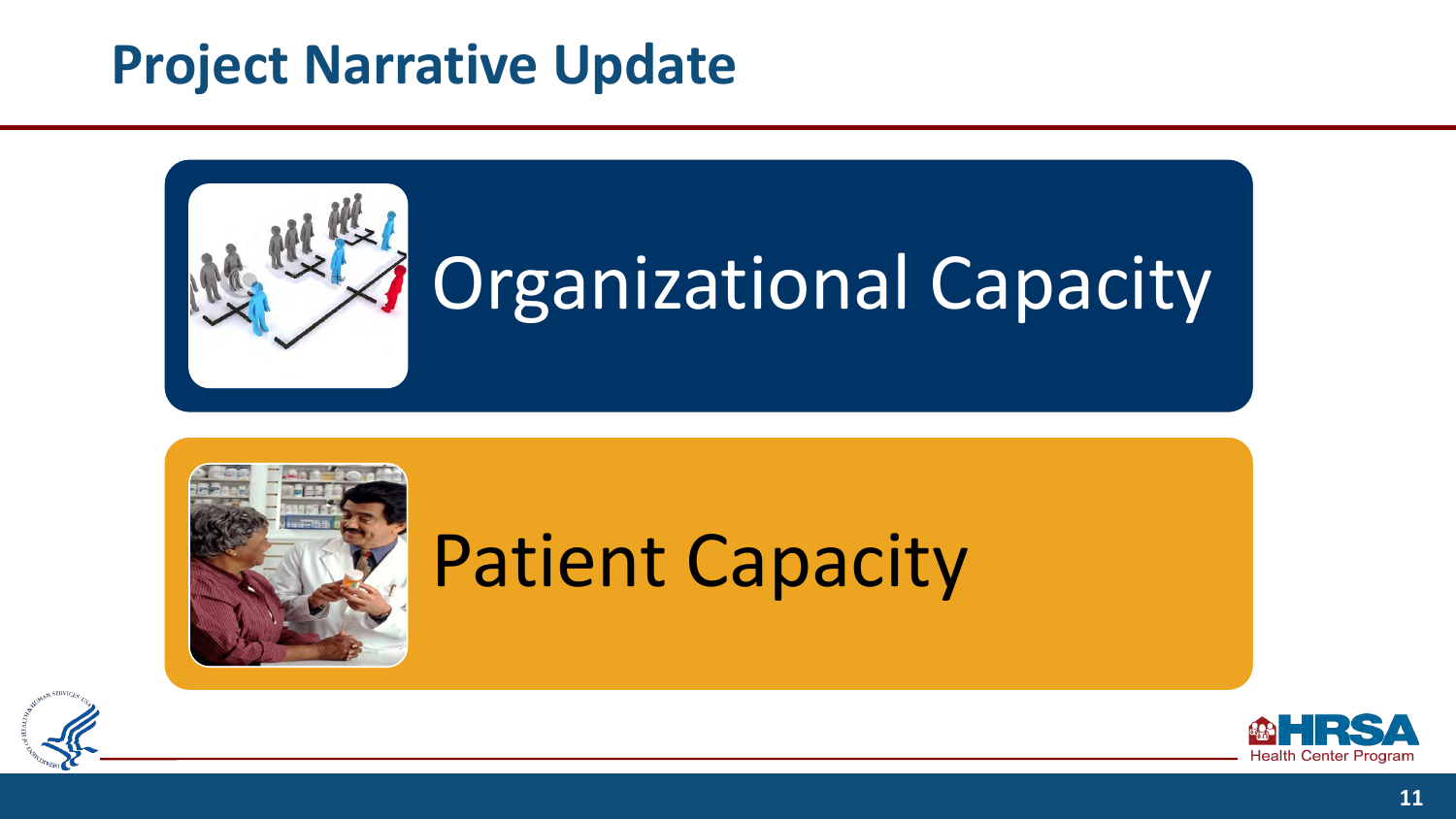# **Project Narrative Update: Organizational Capacity**

Discussion of major changes that have impacted or may impact progress in the following areas:

(1) Staffing, (2) Operations, and (3) Financial Status

Include discussion of the following for each area outlined above:

- Progress and changes to date;
- Impact of COVID-19;
- Expected progress for the remainder of the FY 2021 certification period; and
- Projected changes for the FY 2022 certification period.

**The Organizational Capacity question includes separate narrative text boxes - NEW** 



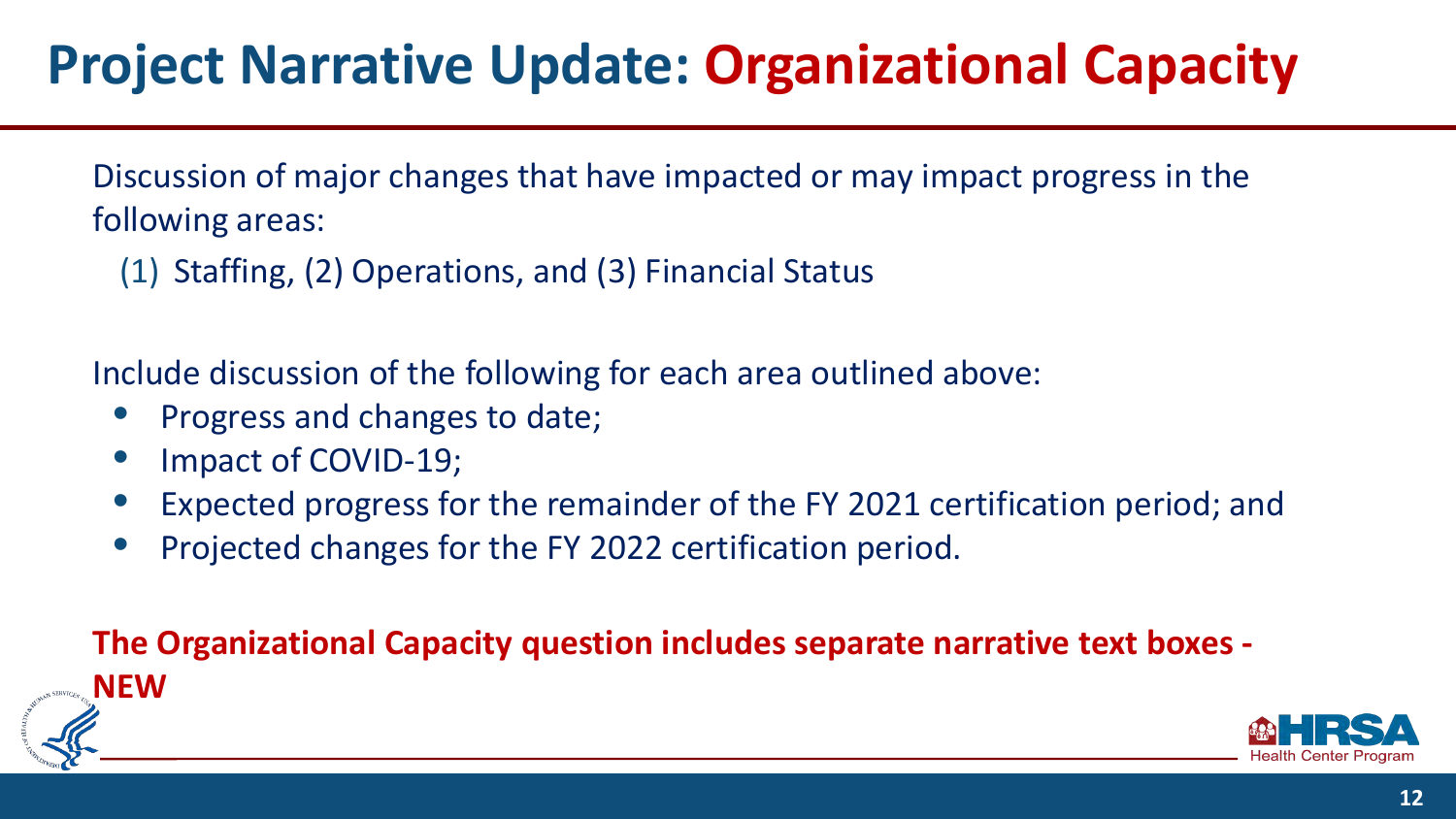# **Project Narrative Update: Patient Capacity**

#### Discuss **ONLY** negative trends in patients and plans for reaching the projected number of patients.

| Designation Period: 11/30/2019 - 11/28/2022                                |                              |                              |                              |                                  |                                                         |                               |                                     |                                                          |
|----------------------------------------------------------------------------|------------------------------|------------------------------|------------------------------|----------------------------------|---------------------------------------------------------|-------------------------------|-------------------------------------|----------------------------------------------------------|
| <b>Special Populations</b>                                                 | 2018 Patient<br>Number $(i)$ | 2019 Patient<br>Number $(i)$ | 2020 Patient<br>Number $(i)$ | % Change 2018-<br>2020 Trend (i) | % Change 2019-<br>2020 Trend $\left(\frac{1}{2}\right)$ | % Progress<br>Toward Goal (i) | <b>Projected Number of Patients</b> | <b>Patient Capacity Narrative</b>                        |
| <b>Total Migratory and Seasonal Agricultural</b><br><b>Worker Patients</b> | Data not<br>available        | Data not<br>available        | $\bf{0}$                     | Data not available               | Data not available                                      | Data not available            | Data not available                  | Approximately 1/2 page (Max 1000 characters with spaces) |
| <b>Total People Experiencing Homelessness</b><br><b>Patients</b>           | Data not<br>available        | Data not<br>available        | 3                            | Data not available               | Data not available                                      | Data not available            | Data not available                  | Approximately 1/2 page (Max 1000 characters with spaces) |
| <b>Total Public Housing Resident Patients</b>                              | Data not<br>available        | Data not<br>available        | $\bf{0}$                     | Data not available               | Data not available                                      | Data not available            | Data not available                  | Approximately 1/2 page (Max 1000 characters with spaces) |

**13**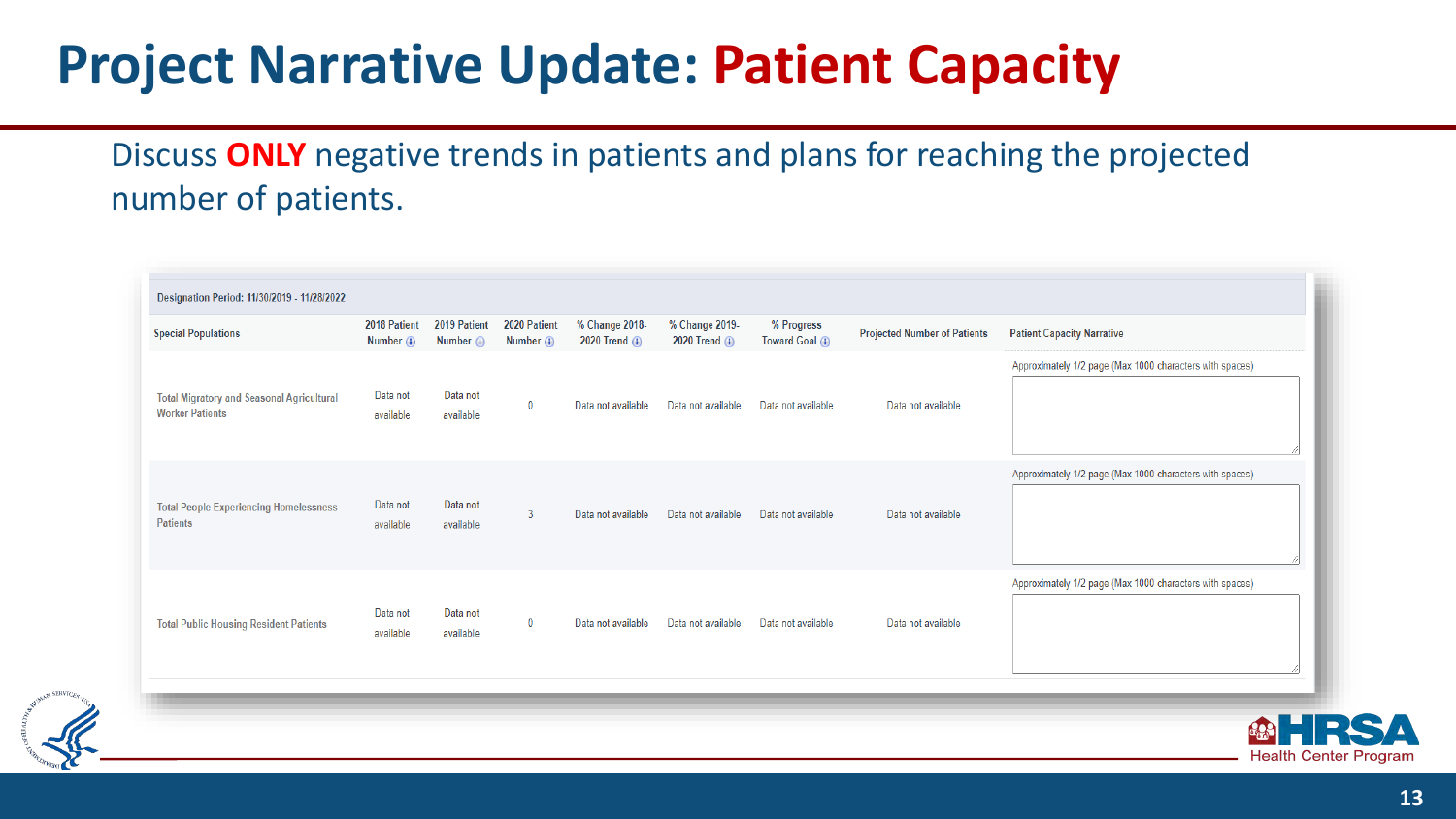# **Resources and Contacts**

| Resource/Issue                                                            | <b>Contact</b>                                                                                           |
|---------------------------------------------------------------------------|----------------------------------------------------------------------------------------------------------|
| <b>Information on Completing the</b><br><b>AC and Sample TA Materials</b> | https://bphc.hrsa.gov/programopportunities/loo<br>kalike/AC/index.html                                   |
| <b>Instructions-Related Questions</b>                                     | Karen Fitzgerald<br>http://www.hrsa.gov/about/contact/bphc.aspx                                          |
| <b>EHBs Issues</b>                                                        | <b>HRSA Health Center Program Support</b><br>877-464-4772<br>http://www.hrsa.gov/about/contact/bphc.aspx |



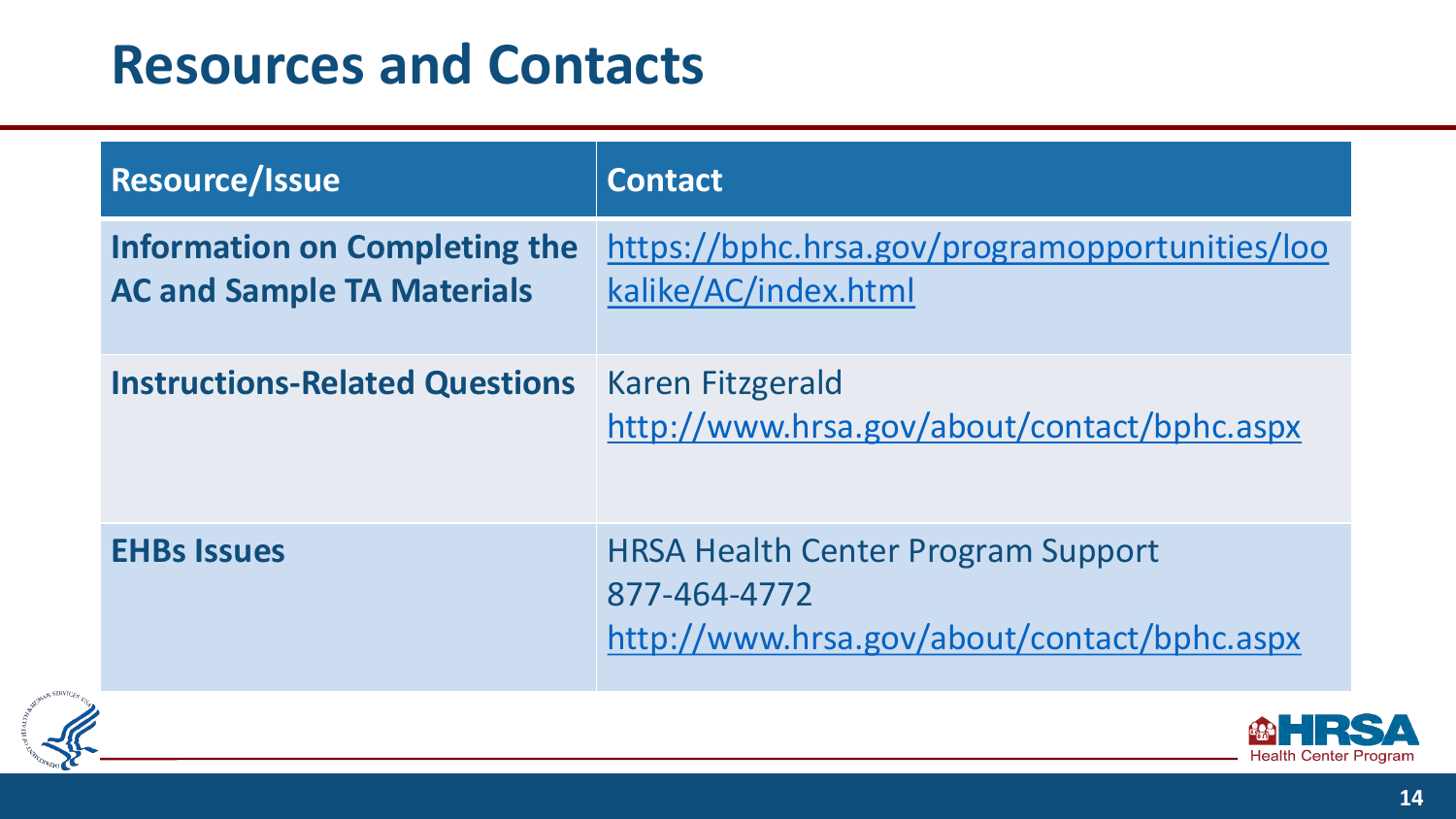# **Reminders**

- $\checkmark$  Nearly all Health Center Program look-alikes will complete an FY 2022 AC
	- Those with a 3-year designation period that ends in FY 2022 and recently received a 1-year extension; and
	- Those with a designation period end date NOT in FY 2022 (October 1, 2021 September 30, 2022)
- $\checkmark$  Submit by your established deadline
- $\checkmark$  Incomplete or non-responsive AC submissions will be returned through a Request Change notification via the EHBs
- **Failure to submit a timely and complete AC submission may result in termination of the LAL designation and all corresponding benefits**



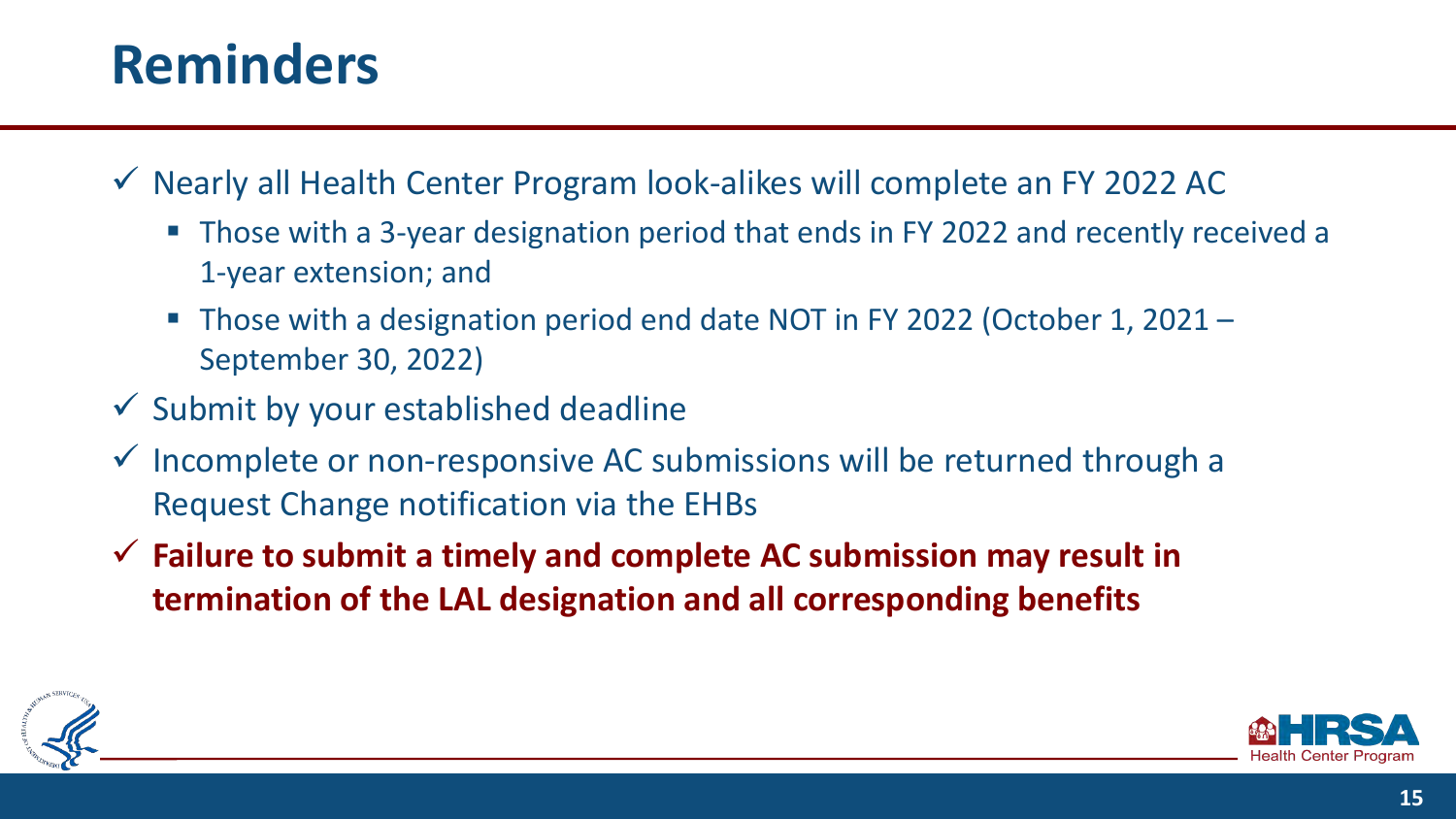# **Thank You!**

#### **Karen Fitzgerald, MPH**

#### **Public Health Analyst, Office of Policy and Program Development (OPPD)**

Bureau of Primary Health Care (BPHC)

Health Resources and Services Administration (HRSA)



<https://www.hrsa.gov/about/contact/bphc.aspx>



[bphc.hrsa.gov](https://bphc.hrsa.gov/)



Sign up for the *[Primary Health Care Digest](https://public.govdelivery.com/accounts/USHHSHRSA/subscriber/new?qsp=HRSA-subscribe)*